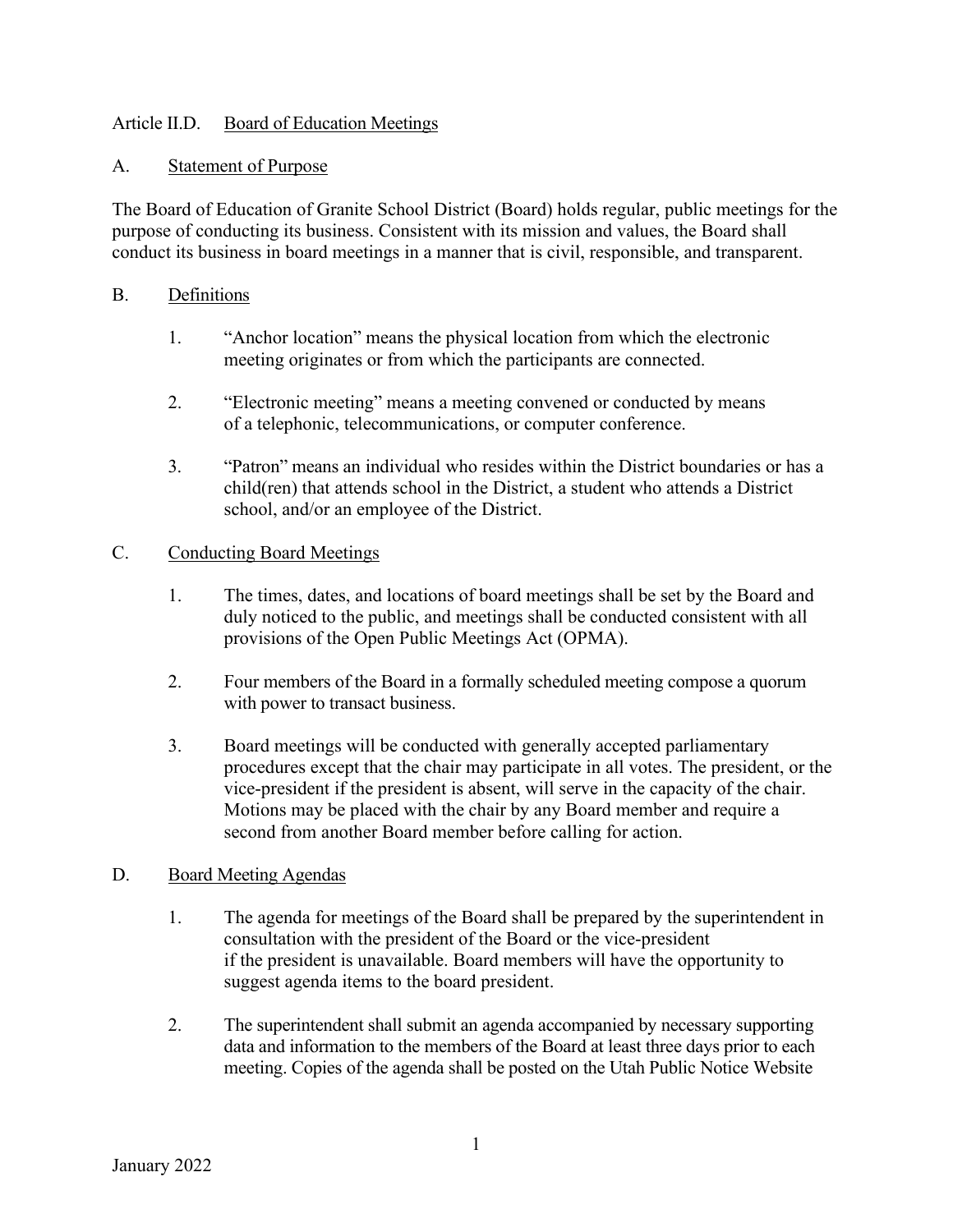and shall be distributed to representatives of the news media upon request. Copies of the agenda shall also be available on the District website.

- 3. Agenda items may not be presented at board meetings by way of addendum except for emergencies pertaining to purchases, budget, safety, personnel, and potential damage to facilities or equipment.
- 4. Items such as minutes, purchases, leaves of absence, and financial reports are routinely included on the board agenda.
- 5. The superintendent shall place an item on the agenda if directed to do so by a simple majority of the Board excluding the Board president in writing at least six calendar days before a board meeting.
- 6. Items having received final action by the Board may not be reconsidered within a calendar year unless:
	- a. a 2/3 majority of the Board vote for reconsideration of the item, or
	- b. a Board process or cycle establishes dates for consideration of the same or similar items (e.g., boundary review).

## E. Board Meeting Substance

- 1. The business of the Board shall generally include providing and receiving administrative reports, convening executive sessions as needed, making recognitions, providing patron participation time, conducting public hearings, and voting on action items such as the consent agenda, minutes, purchases, award of contracts, change orders, personnel matters, and fiscal matters.
- 2. Board meeting shall proceed according to the published agenda. The Board chair may exercise discretion to change the order of agenda items.
- 3. The Board shall vote on any agenda item requiring action by the Board. The Board chair may also poll members of the Board on items that do not require Board action but may require further study or future action.
- 4. The Board shall receive educational and developmental reports periodically from the superintendent and District staff.
- 5. Requests or complaints from patrons of the District may be submitted in writing for consideration of the Board at any time. In addition to written complaints, the Board wishes to receive substantive feedback during board meeting while maintaining a forum of decorum and civility. Thus, the Board has provided for patron participation time.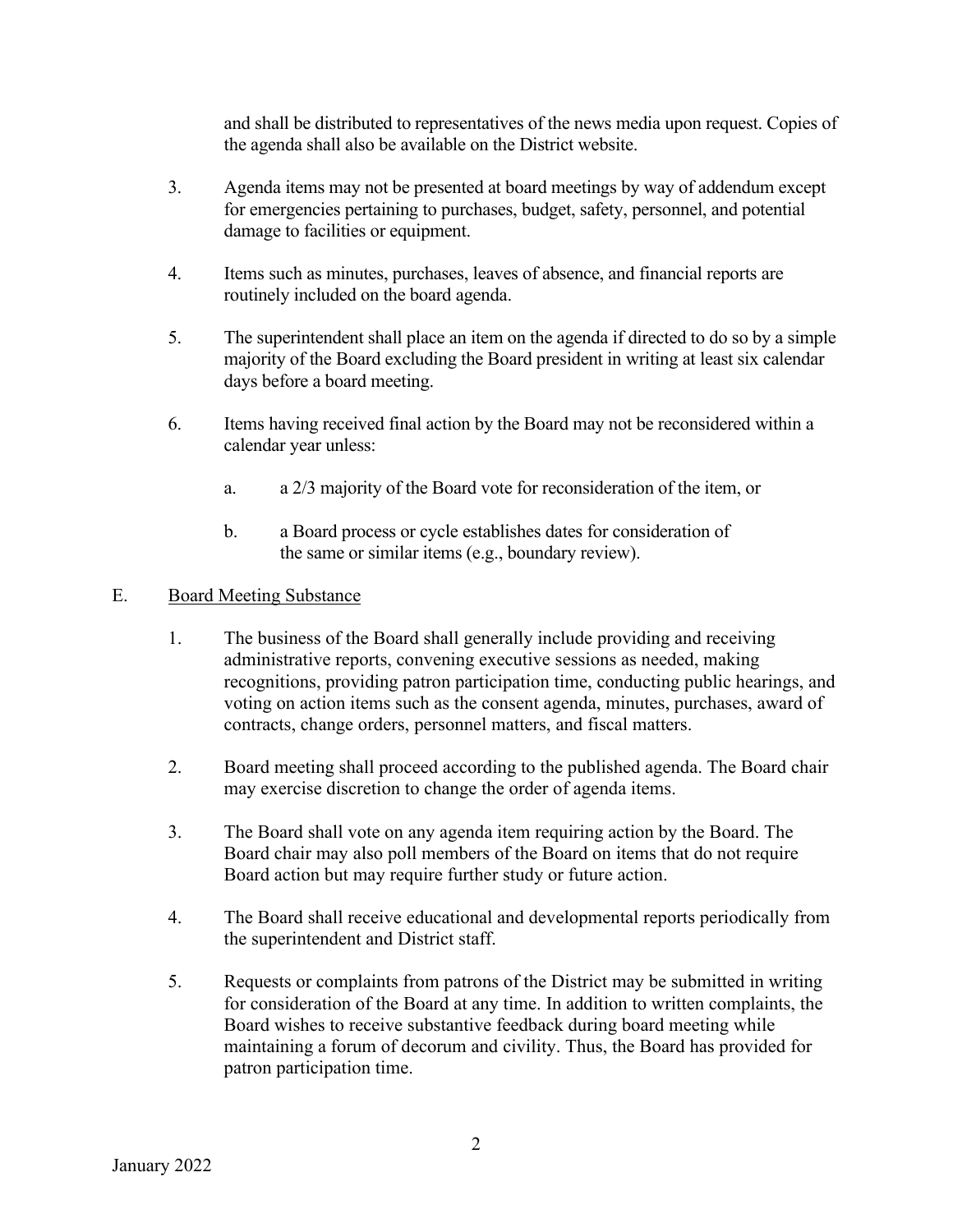- a. Patron participation time is dedicated for patrons to offer suggestions to the Board for improving District services, including suggestions regarding District policy. Patron participation time may not be used to air complaints concerning bidding, contracts, personnel matters (e.g., to insult or defame District employees), or other matters for which avenues for appeal exist.
- b. Patron participation time shall not exceed 30 minutes during a board meeting. Depending on the number of patrons who wish to participate, patrons will be given three to five minutes each to speak to the Board. Patrons speaking to specific agenda items may be asked to address the Board at the time the items are being considered.
- c. Signup for patron participation time is on a first-come basis by contacting the Communications Department no later than 12:00 p.m. on the day of the Board meeting.
- d. Patron participation time may not be used by employees or their representatives to circumvent formal communication channels or established grievance or negotiation procedures.
- e. The Board need not allow repetition of the same issue. Groups or organizations desiring to address the Board may be asked to designate a spokesperson.
- 6. Pursuant to state statute, elected officials who have responsibility within the District's geographic area shall be afforded opportunity to speak in public Board meetings or in closed executive meetings upon invitation for the purpose of discussing real property matters with the Board.
- 7. Under appropriate circumstances, the Board may employ hearing officers to make findings, conclusions, and recommendations regarding personnel matters or other administrate matters requiring a third-party arbiter.
- 8. The Board may initiate or approve specific studies of its school system either by outside consultants or by members of the District staff.
- 9. Upon majority vote of Board members present, any regular meeting may be adjourned or postponed to an appropriate time and place consistent with OPMA.
- 10. Closed meetings of the Board may be held upon the affirmative majority vote of members of the Board during an open meeting for which notice is given. Closed meetings may be held for any of the following purposes:
	- a. discussion of the character, professional competence, or physical or mental health of an individual;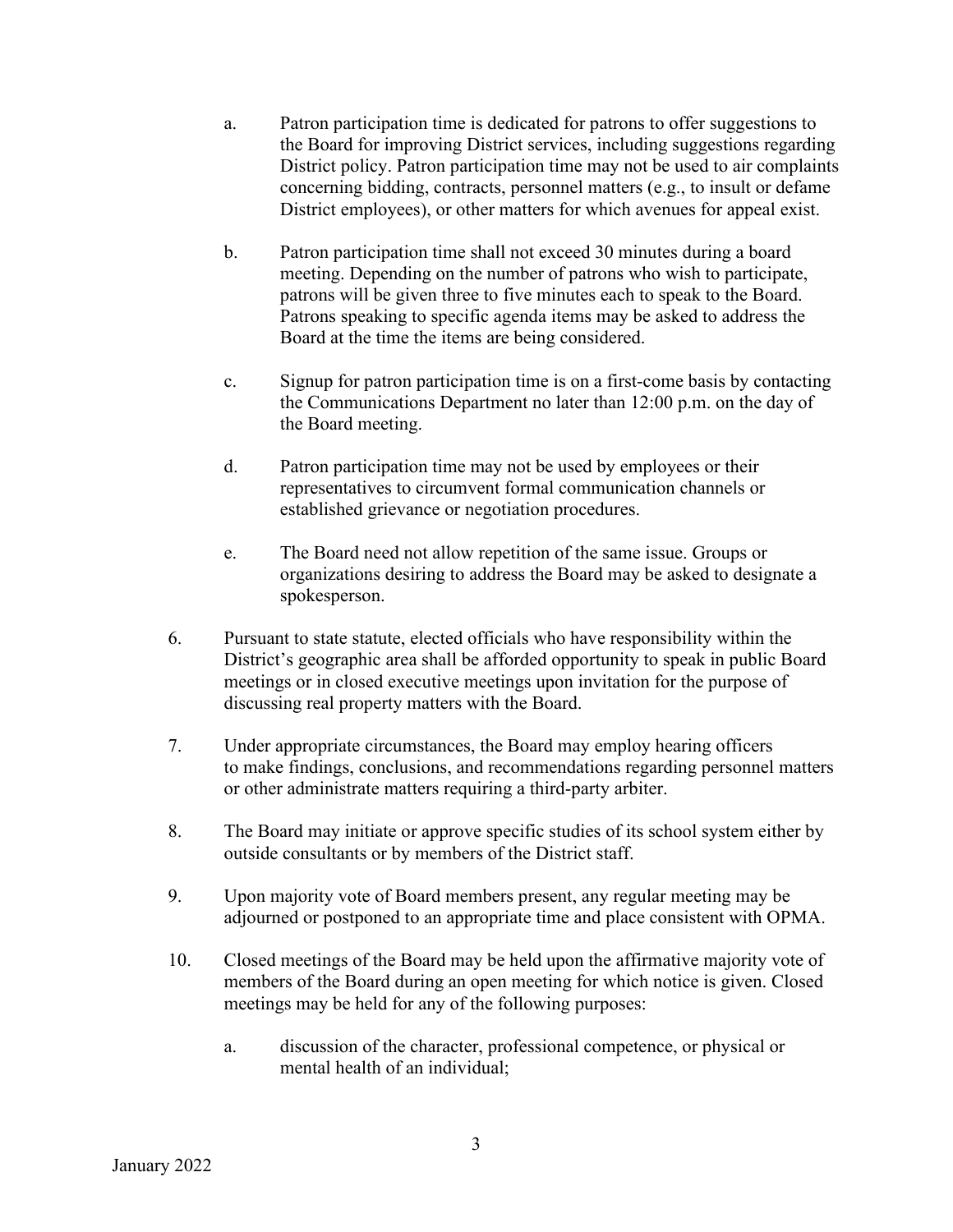- b. strategy sessions to discuss collective bargaining;
- c. strategy sessions to discuss pending or reasonably imminent litigation;
- d. strategy sessions to discuss the purchase, exchange, or lease of real property;
- e. discussion regarding deployment of security personnel, devices, or systems; and
- f. investigative proceedings regarding allegations of criminal conduct.
- 11. The Board shall conduct public hearings at a time certain posted on the agenda during board meeting when actions items include truth in taxation, adopting of the budget, closing of schools, changing school boundaries, or any other reason required by state law.
- 12. Consistent with Board values, participants shall model civility and respect in all meetings of the Board. Participants who disrupt meetings of the Board or prevent the Board from conducting its business shall be asked to leave and/or removed, and such individuals may be subject to criminal and civil penalties.

#### F. Board Meeting Records

- 1. The Board Report published by the Communications Department and board agendas will be posted at the District office and sent to schools on a regular basis for posting and cataloging for future reference.
- 2. All minutes of the meetings of the Board, after approval, are to be signed by the business administrator/treasurer and entered into the official book of minutes.
- 3. A member of the Board may request the reasons for any of the votes be recorded and to have such reasons included in the minutes of the meetings.

#### G. Electronic Board Meeting Guidelines

- 1. In order to facilitate Board member participation in board meetings when physical presence is not possible, electronic meetings are expressly permitted pursuant to the OPMA.
- 2. Electronic Meeting Guidelines
	- a. A quorum of the Board shall be physically present at an anchor location for all meetings.